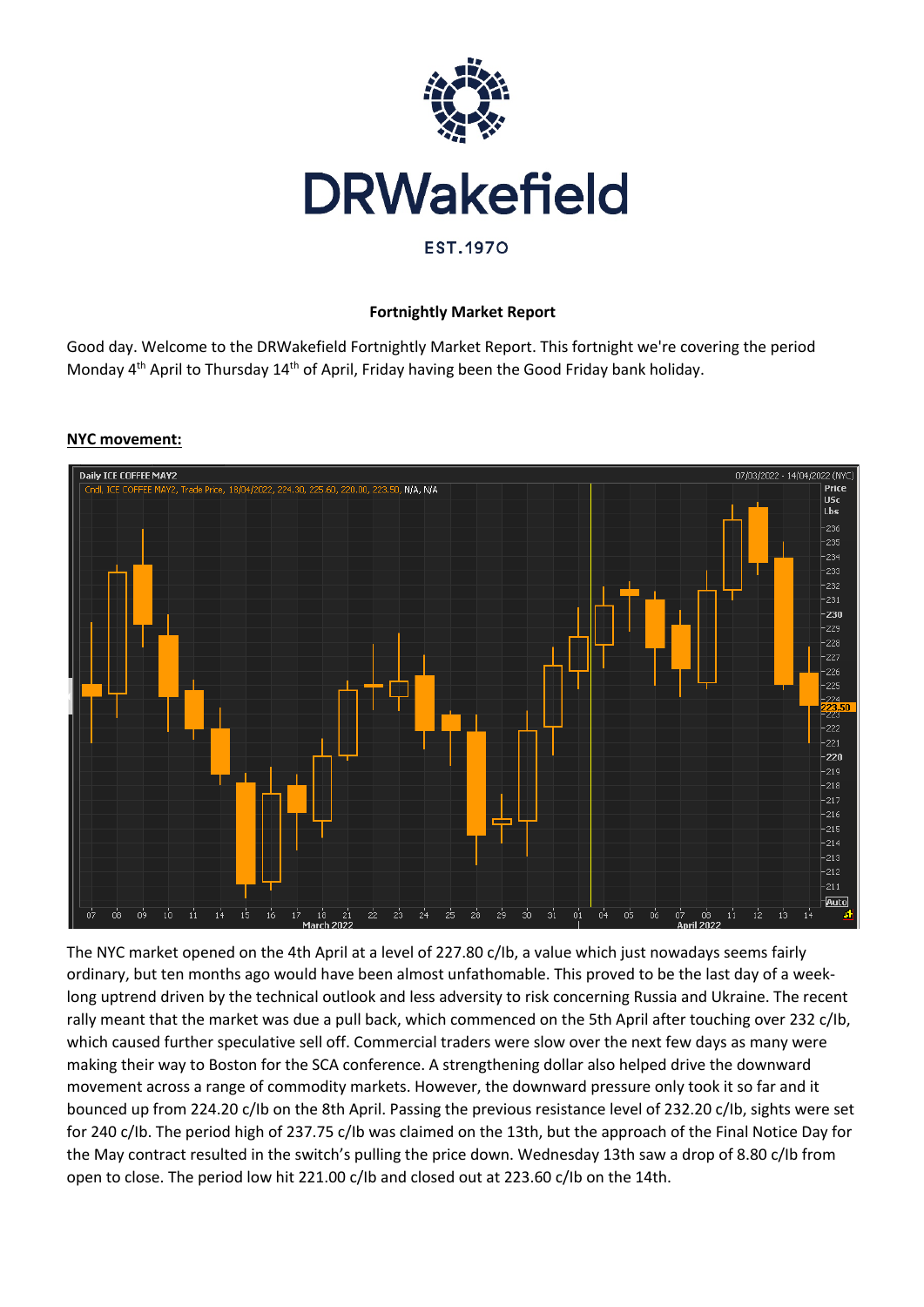## **COT & certified stocks:**

The CFTC's COT report with the cut-off Tuesday 5th April saw the non-commercials change direction from their run towards a flat position, and they upped their net long position by +7,661 lots to 23,395 lots. The commercials extended their overall short position to -68,086 lots. Overall, OI grew slightly to 282,689 lots.

In the CFTC's COT report with the cut-off Tuesday 12th April, we witnessed the non-commercials go longer to 29,617 lots, and the commercials go shorter to -74,627 lots. There was a larger swing in overall OI during the week, and it came down to 258,918 lots.

Certified US Arabica stocks remain the same level as March, at 1.08 million bags, still far below the 10-year average. Robusta certified stocks dropped from the previous month to 1.56 million bags, the same number as in January 2022.



# **Robusta:**

London Robusta had experienced 7 sessions of inside trading leading up to this fortnight. Opening on the 4th at 2,130 \$/MT, it finally dropped out of the range set on the 23rd March. This showed the potential for prices to fall, and despite closing slightly higher, in the end the mood was set. After touching the period high of 2,153 \$/MT on the 5th, thus began a downtrend over the next three sessions, closing on the 7th April \$1 above the support level of 2,063 \$/MT. Price action was strong-armed by origin selling and then specs jumping on the shorts to gain from the downward movement. The approach of FND brought about a slight resurgence in prices on the 8th and 11th, but this didn't gain significant traction, and the market slid to a close of 2,087 \$/MT on the 14th April.

## **Origin:**

The **Colombian** 2022 crop is predicted to be down from previous production highs of 14 million bags, to 12 million bags, with 60% of this coming through during the main harvest. During 2020 there was an issue with 1.5 million bags being double sold, which naturally resulted in some defaults (not from our suppliers, it should be said). Exporters will have learned from these mistakes, and so despite the lower crop numbers, many are hoping that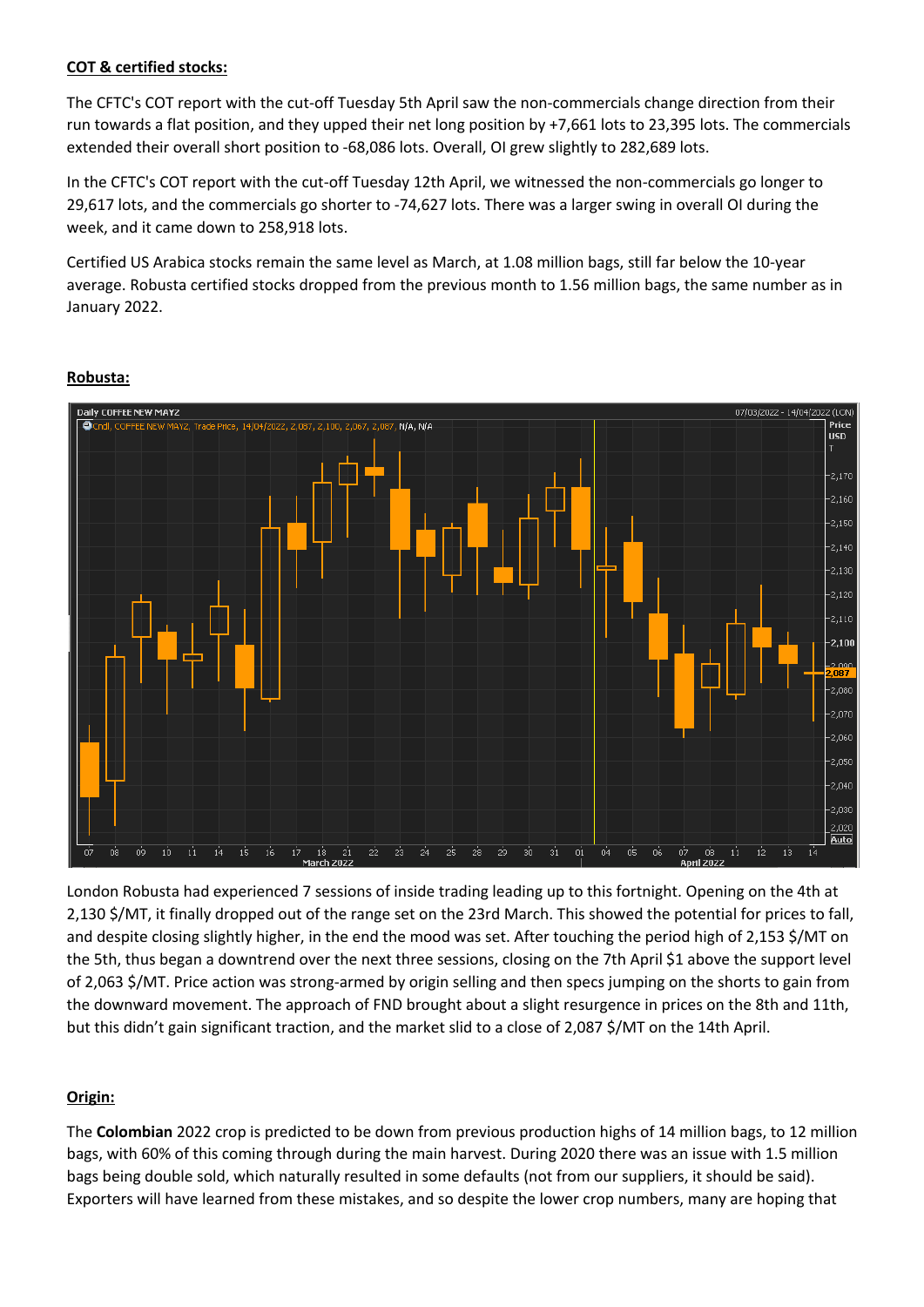these issues won't reoccur. Supply pressures naturally show diffs to the upside as demand remains firm. The differential between the Colombian Milds and other Milds has increased for the eighth consecutive month.

The **Costa Ricans** saw their harvest finish up about a month ago. Most reports indicate that the crop is down 6- 10% from last year, but some regions have seen an increase of 8% and quality slightly up. Many producers are selling forward, and as much as 40% of next year's crop has already been contracted. One of the reasons for this is the need to provide contracts as proof to gain finance from the banks. This allows the exporters to pass on this prefinance to the farmers, who can use these funds for coffee and other farming activities. The farmers then pay back the finance in the form of cherry deliveries when the harvest rolls around.

**Ethiopia** has, for a while, faced challenges with rebel groups controlling areas in the west of the country, making coffee transportation difficult and dangerous. This prevents exporters from selling forward from these areas, as going short is too risky. One method for mitigation is to use trains where possible, rather than trucks, as this reduces the chances of the coffee being stolen. As well as this, some exporters choose to stuff the containers in the coffee regions, so it can go directly to port, rather than via Addis Ababa. The rebels have added to the already slow logistical issues caused by global shipping. Some exporters are opening offices in Kenya and Djibouti in an attempt to smooth out shipping issues for themselves.



## **Currency:**

*NB: Values on the Y axis are in US Dollars. Therefore, a rise on the graph, means a weakening in value of the of US Dollar, and an increase in the value of either the Pound or Euro.* 

Both GBP and the Euro started the period losing value against the Dollar. The 4th April marked a new period of DXY Land Delight, and I'm not talking about the newest country music album, but rather the US Dollar Index climbing above 100 for the first time since May 20202. The Sterling and the Euro opened at 1.315 and 1.096, respectively. USD has been gaining momentum from expectations of an aggressive policy tightening from the Federal reserve to tackle inflation. The Euro fell harder than the Pound as promises of further sanctions against Russia weighed heavy on the single currency. As the war continues, the chance of a recession in Europe grows. The UK has seen a drop in manufacturing during the first quarter of 2022, and house prices increase for the ninth consecutive month. This loss of value continued until the 12th April when £ dropped to 1.30 and the € to 1.083. Both currencies picked up as UK inflation figures came in at 7%, driving hopes that interest rates will also rise